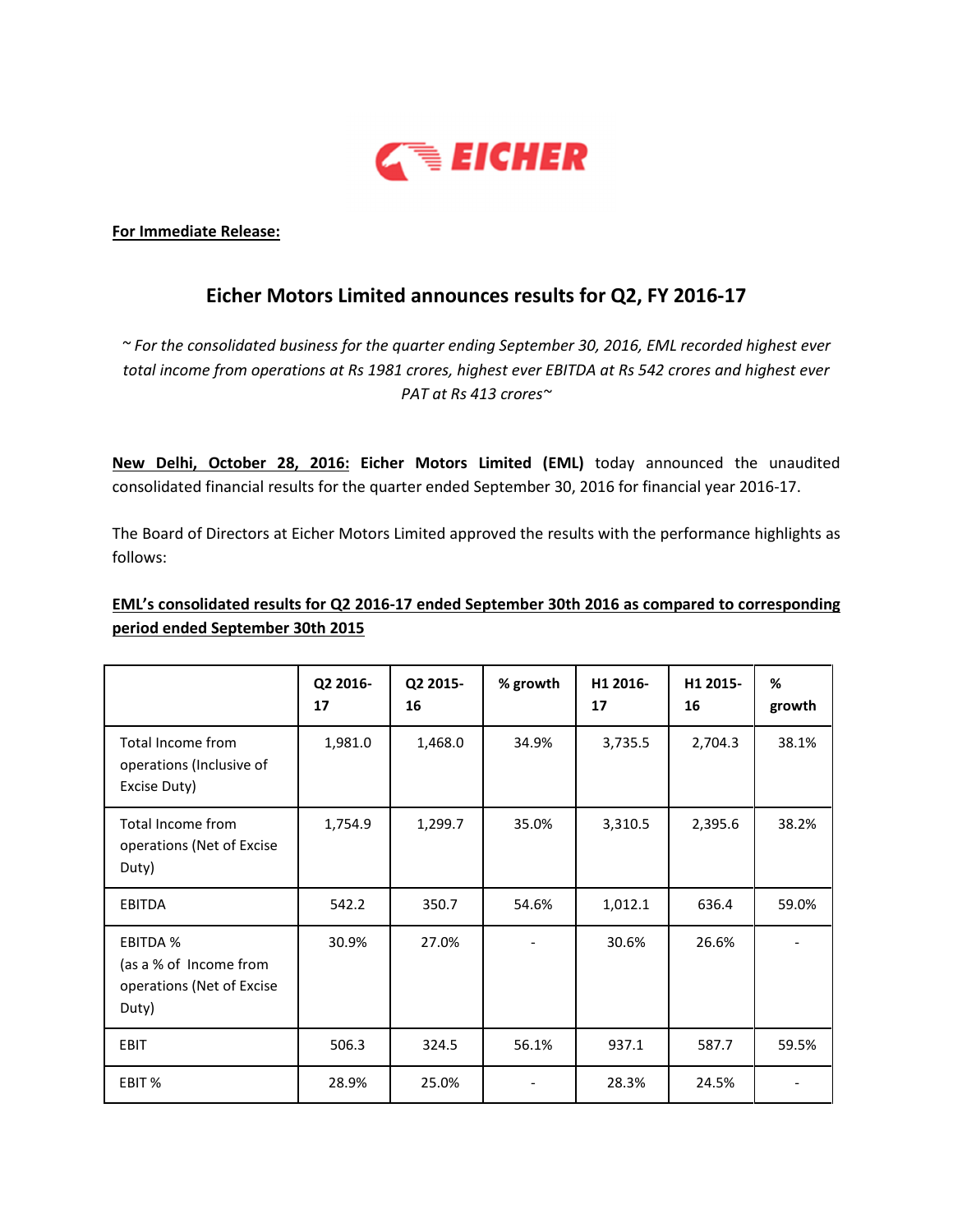| Profit After Tax                                      | 387.9 | 254.2 | 52.6%    | 717.5 | 453.0 | 58.4% |
|-------------------------------------------------------|-------|-------|----------|-------|-------|-------|
| PAT (%)                                               | 22.1% | 19.6% |          | 21.7% | 18.9% |       |
| Share of EML in<br>profit/(loss) of Joint<br>ventures | 25.2  | 30.4  | $-16.9%$ | 71.9  | 68.8  | 4.5%  |
| <b>Consolidated Profit After</b><br>Tax               | 413.2 | 284.6 | 45.2%    | 789.5 | 521.8 | 51.3% |

Note:

· All figures are Rs. Crores except where specified

# VE Commercial Vehicles' consolidated results for Q2 2016-17 ended September 30th 2016 as compared to corresponding period ended September 30th 2015

|                                                                                 | Q2 2016-<br>17 | Q2 2015-<br>16 | % growth | H1 2016-<br>17 | H1 2015-<br>16 | % growth |
|---------------------------------------------------------------------------------|----------------|----------------|----------|----------------|----------------|----------|
| Total Income from<br>operations (Inclusive of<br>Excise Duty)                   | 2,127.9        | 1,905.9        | 11.6%    | 4,464.9        | 3,823.3        | 16.8%    |
| Total Income from<br>operations (Net of<br>Excise Duty)                         | 1,971.6        | 1,782.5        | 10.6%    | 4,111.1        | 3,567.7        | 15.2%    |
| <b>EBITDA</b>                                                                   | 142.8          | 141.8          | 0.7%     | 336.6          | 288.1          | 16.8%    |
| <b>EBITDA %</b><br>(as a % of Income from<br>operations (Net of<br>Excise Duty) | 7.2%           | 8.0%           |          | 8.2%           | 8.1%           |          |
| <b>EBIT</b>                                                                     | 75.4           | 82.0           | $-8.1%$  | 203.6          | 171.4          | 18.8%    |
| EBIT %                                                                          | 3.8%           | 4.6%           |          | 5.0%           | 4.8%           |          |
| Profit After Tax                                                                | 65.7           | 67.7           | $-3.0%$  | 173.8          | 144.5          | 33.5%    |
| PAT (%)                                                                         | 3.3%           | 3.8%           |          | 4.2%           | 4.1%           |          |

Note: All figures are Rs.crores except where specified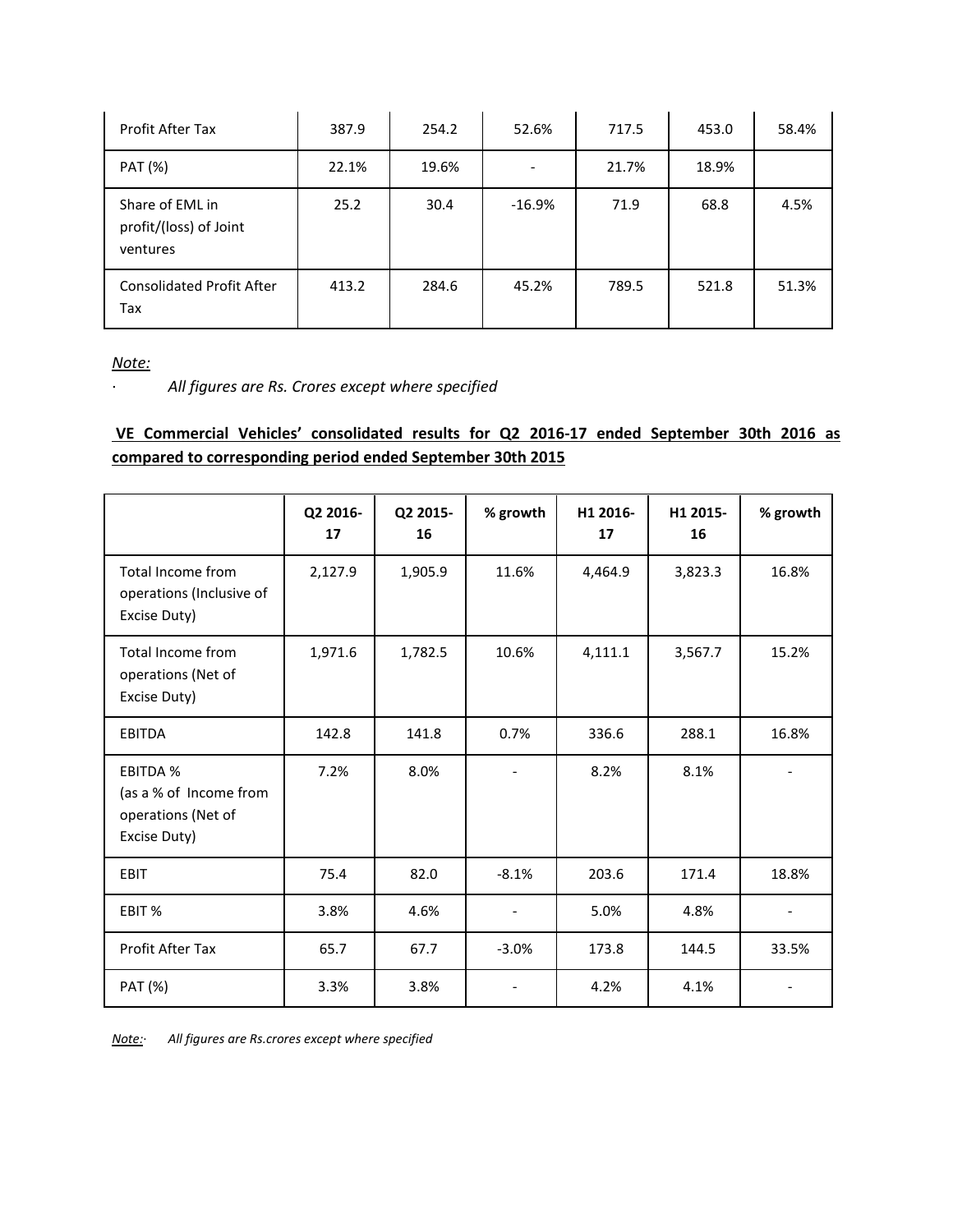Eicher Motors Limited (EML) reported the following sales numbers and market share (MS) across both its businesses- Royal Enfield and EML's joint venture with the Volvo Group – VE Commercial Vehicles (VECV)

| <b>Royal Enfield</b>                                                                    |                |                          |                              |                             |         |                                                 |                             |                             |
|-----------------------------------------------------------------------------------------|----------------|--------------------------|------------------------------|-----------------------------|---------|-------------------------------------------------|-----------------------------|-----------------------------|
|                                                                                         | Q2 2016-<br>17 | Q2 2015-<br>16           | Growth (%)                   |                             | 17      | H1 2016- H1 2015-<br>16                         | Growth (%)                  |                             |
| <b>Total</b><br>motorcycle<br>sales                                                     | 16<br>6,941    | 12<br>7,611              | 30.8%                        |                             | 314,424 | 234,224                                         | 34.2%                       |                             |
| <b>VE Commercial Vehicles Limited</b>                                                   |                |                          |                              |                             |         |                                                 |                             |                             |
|                                                                                         | Q2 2016-<br>17 | Q2 2015-<br>16           | MS Q <sub>2</sub><br>2016-17 | MS <sub>Q2</sub><br>2015-16 | 17      | H <sub>1</sub> 2016- H <sub>1</sub> 2015-<br>16 | MS <sub>H1</sub><br>2016-17 | MS <sub>H1</sub><br>2015-16 |
| Eicher Cargo Trucks (3.5-<br>5 tonne)                                                   | 513            | $\overline{\phantom{a}}$ | 21.3%                        | $\overline{\phantom{a}}$    | 820     | $\overline{\phantom{a}}$                        | 18.3%                       | $\overline{\phantom{a}}$    |
| Eicher Light & Medium<br>Duty Trucks (5-14 tonne)                                       | 5,863          | 5,863                    | 32.3%                        | 33.2%                       | 11,734  | 10,701                                          | 33.2%                       | 33.0%                       |
| Eicher Heavy Duty<br>Trucks (16 tonne &<br>above)                                       | 2,301          | 1,901                    | 5.0%                         | 3.2%                        | 5,506   | 3,635                                           | 5.6%                        | 3.5%                        |
| Eicher Buses (5 tonne<br>and above)                                                     | 2,585          | 1,747                    | 15.0%                        | 11.0%                       | 6,804   | 5,832                                           | 17.7%                       | 16.2%                       |
| <b>Total Domestic Sales-</b><br><b>Eicher Trucks and Buses</b><br>(3.5 tonne and above) | 11,262         | 9,511                    | 13.4%                        | 10.0%                       | 24,864  | 20,168                                          | 14.0%                       | 11.5%                       |
| Exports                                                                                 | 1,887          | 1,799                    | 12.8%                        | 15.5%                       | 4,199   | 3,005                                           | 15.0%                       | 13.3%                       |
| Volvo                                                                                   | 259            | 347                      |                              |                             | 416     | 612                                             |                             |                             |
| <b>Total sales VECV</b>                                                                 | 13,408         | 11,657                   | 13.6%                        | 11.0%                       | 29,479  | 23,785                                          | 14.4%                       | 12.0%                       |

Commenting on the company's performance Mr. Siddhartha Lal, Managing Director & CEO Eicher Motors Ltd said, "Eicher Motors Ltd. has continued its strong run and reported its quarter results posting the highest ever quarterly income from operations at Rs 1981 crores for Q2 2016-17, a growth of 34.9% over the corresponding period last year. In this quarter, EML also recorded its highest ever and best-in-class EBITDA% at 30.9%."

Commenting on Royal Enfield's performance, Siddhartha said, "Royal Enfield has maintained its strong volume growth in the second quarter of FY 2016-17 and we continue to take more orders than our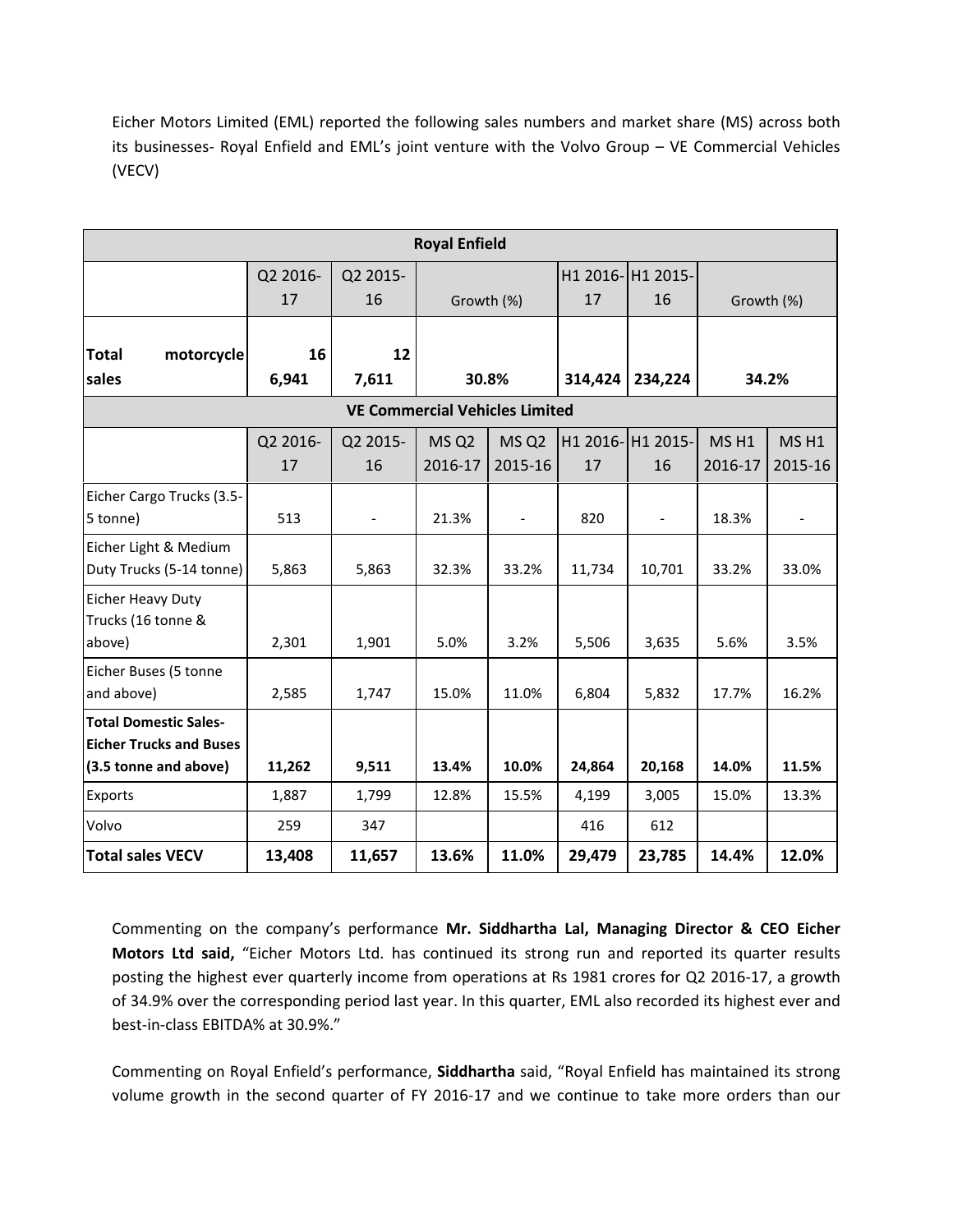monthly supply. The recently launched Himalayan- Royal Enfield's first adventure-tourer, has been received well by the customers across the country and is paving the way for an accessible adventure touring segment in India. In addition to India, we also launched the Himalayan in Nepal this September, amongst a very encouraging response. We continue to expand our footprint in India with 605 dealerships now open across the country."

As part of its focussed thrust in international markets, Royal Enfield showcased Himalayan at Gaikindo Indonesia International auto show in August 2016. Marking a significant milestone, Royal Enfield opened its flagship store in Milwaukee, North America in September 2016. Two exclusive stores were also added in Europe in October 2016, one each in Barcelona and Valencia in Spain.

In India, Royal Enfield in collaboration with Happy Socks, a leading European brand, launched a limited edition collection of apparel & accessories for men that includes motorcycling jackets, sweatshirts, tshirts, helmets and a series of socks and boxer briefs. In addition to the Royal Enfield Gear stores, this collection is displayed at Happy Socks exclusive brand stores in nodal cities like London, Stockholm, Copenhagen and Mumbai.

"All our key projects on capacity and product development are progressing as per plans. We held the ground-breaking ceremony of our third plant in Vallam Vadagal, Tamil Nadu in May this year and we are aiming start of commercial production by Q2 2017-18. Our technical centre in UK is in advanced stages of development and should be operational by end of 2016-17. We will soon commence work on the Chennai technical centre that is planned to be operational by end 2017-18", added Siddhartha.

Commenting on VE Commercial Vehicles (VECV)'s performance Siddhartha said, "VECV has demonstrated an impressive performance in Q2 2016-17 with sales of 13,408 units, recording a growth of 15% over the corresponding period last year. VECV has also significantly outperformed the industry in the first six months of FY 2016-17 with an impressive growth of 24% as compared to an industry growth of around 4%. This has led to improved market shares for us across all segments. VECV continues to make significant efforts towards cost reduction to deal with competitive pressure on margins, given the dynamics of the commercial vehicle industry."

"Eicher Motors' 50:50 joint venture with Polaris Industries, Eicher Polaris Private Ltd., through its product Multix is continuing to expand its distribution footprint. Multix is now available in 60 locations across 8 states and it continues to gain momentum in its target markets" he further added.

### About Eicher Motors Limited:

Eicher Motors Limited (EML) is the flagship company of the Eicher Group, which was a catalyst in the green revolution in India with the production of India's first agricultural tractor in 1959. EML is now a leading player in the Indian automotive space. Eicher Motors owns the iconic Royal Enfield motorcycle business, which leads the premium motorcycle segment in India. The oldest motorcycle brand in continuous production world-wide, Royal Enfield has witnessed a huge surge in demand in the recent past, and is charting its course to be the leading player in the mid-sized motorcycle segment globally. EML's joint venture